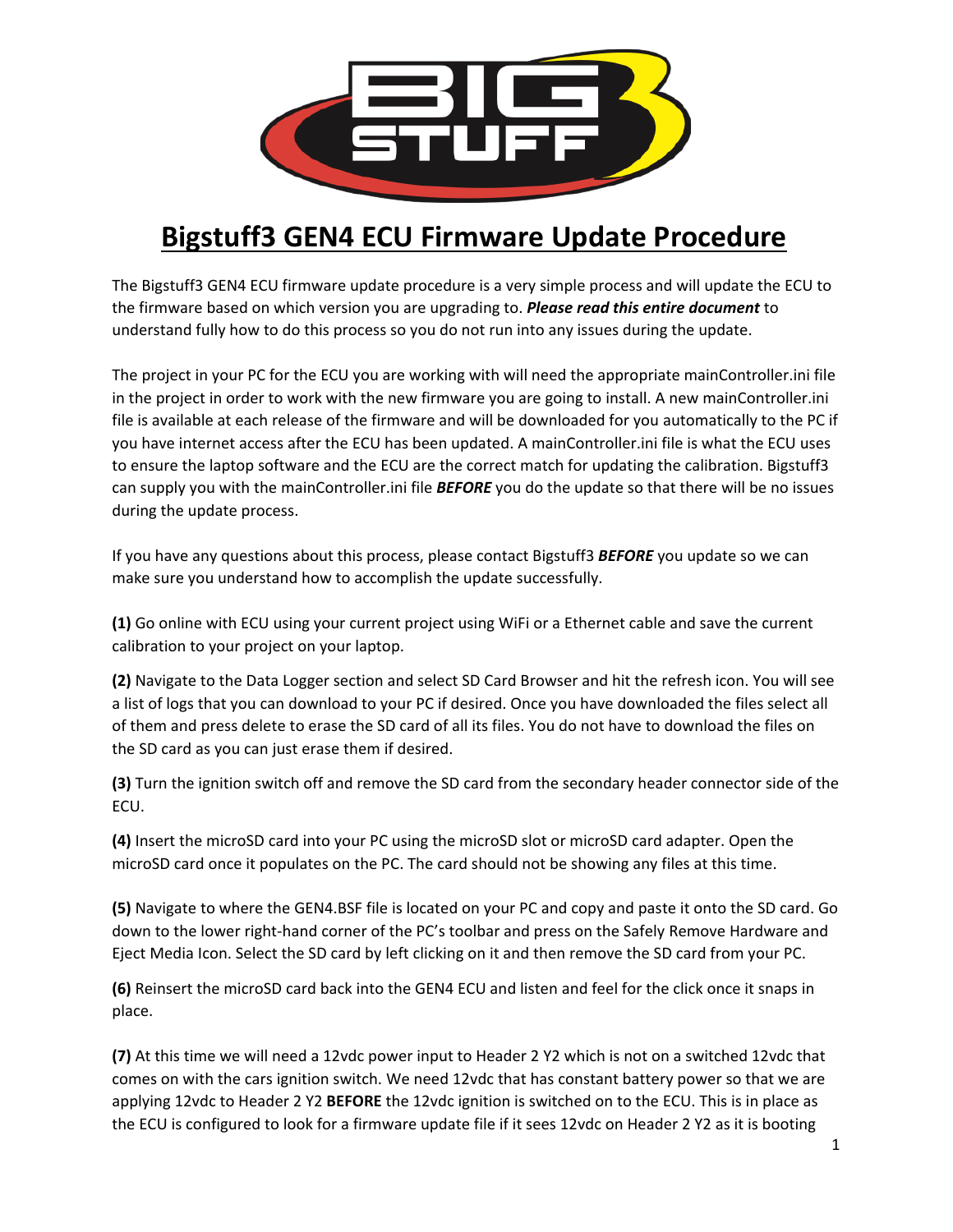up. If you are not able to provide 12vdc prior to turning on the 12vdc switched ignition to the ECU this update **WILL NOT WORK.** 

**(8)** Once you have established a 12vdc power source into Header 2 Y2 turn on this input by applying 12vdc.

**(9)** Turn on the vehicle switched 12vdc input power to the ECU.

## **There are a number of ways to know that the ECU is currently updating:**

 **(A)** If you are using an electric fuel pump on the low side primary output trigger the fuel pump will **NOT** turn on.

 **(B)** If you have a Racepak UDX or IQ3 dash the display will power up and display all zeros as the current values.

 **(C)** There are two lights on the ECU Ethernet Port on the main engine side of the ECU. The Green LED will be on solid and the orange light will randomly start to blink every 1-3 seconds.

 **(D)** If you do not have any of these ways to check the progress of the update, wait 90 seconds and turn off the vehicles ignition switch as the update will be complete.

**(10)** Turn off the 12vdc input to Header 2 Y2.

**(11)** Remove the microSD card from the GEN4 ECU and plug back into your PC. If the SD card folder does not open automatically navigate to the drive and delete the file. Remove the microSD card following the procedure from step 5. Confirm the switched 12vdc is not on to the ECU and reinsert the microSD card back into the ECU at this time.

**(12)** Turn the switched 12vdc back on to the ECU and go online with the ECU using your choice of connection whether WiFi or Ethernet. The PC's current project will generate a difference report showing all the differences from the factory image to the current project settings. Click on **SEND BIGCOMM GEN4 SETTINGS** which will send all the project data to the ECU. You can watch the download progress in the software in the lower left-hand corner.

**(13)** Once the calibration download is complete the gauges will start showing values and the PC's project will show that it needs an updated mainController.ini file in order to connect properly. This is a **VERY** important step and the appropriate mainController.ini file needs to be loaded or you will not be able to connect to the ECU. If you have the appropriate mainController.ini file navigate to the area on your PC and copy and paste it into your project. The folder to paste the updated mainController.ini file is located in Windows at:

## **C:\Users\username\Documents\BigCommGen4Projects\Big Stuff3 Serial 70-B3-D5-64-E0-AB\projectCfg**

If you are on WiFi you can also connect to your network and the Bigstuff3 server can automatically load the mainController.ini file when you are prompted to load it into your PC's project.

**(20)** Turn the switched 12vdc ignition off to the ECU and turn back on once the project shows offline to the ECU. Now when you turn on your ECU it will load the calibration you downloaded and your all set.

**\*PLEASE NOTE\*** If you use another PC after you update the firmware to work on your ECU the mainController.ini file must be the correct match on that PC as well. If you get an error on another PC indicating that the mainController.ini file is wrong do not proceed as you could damage your GEN4 ECU's calibration.